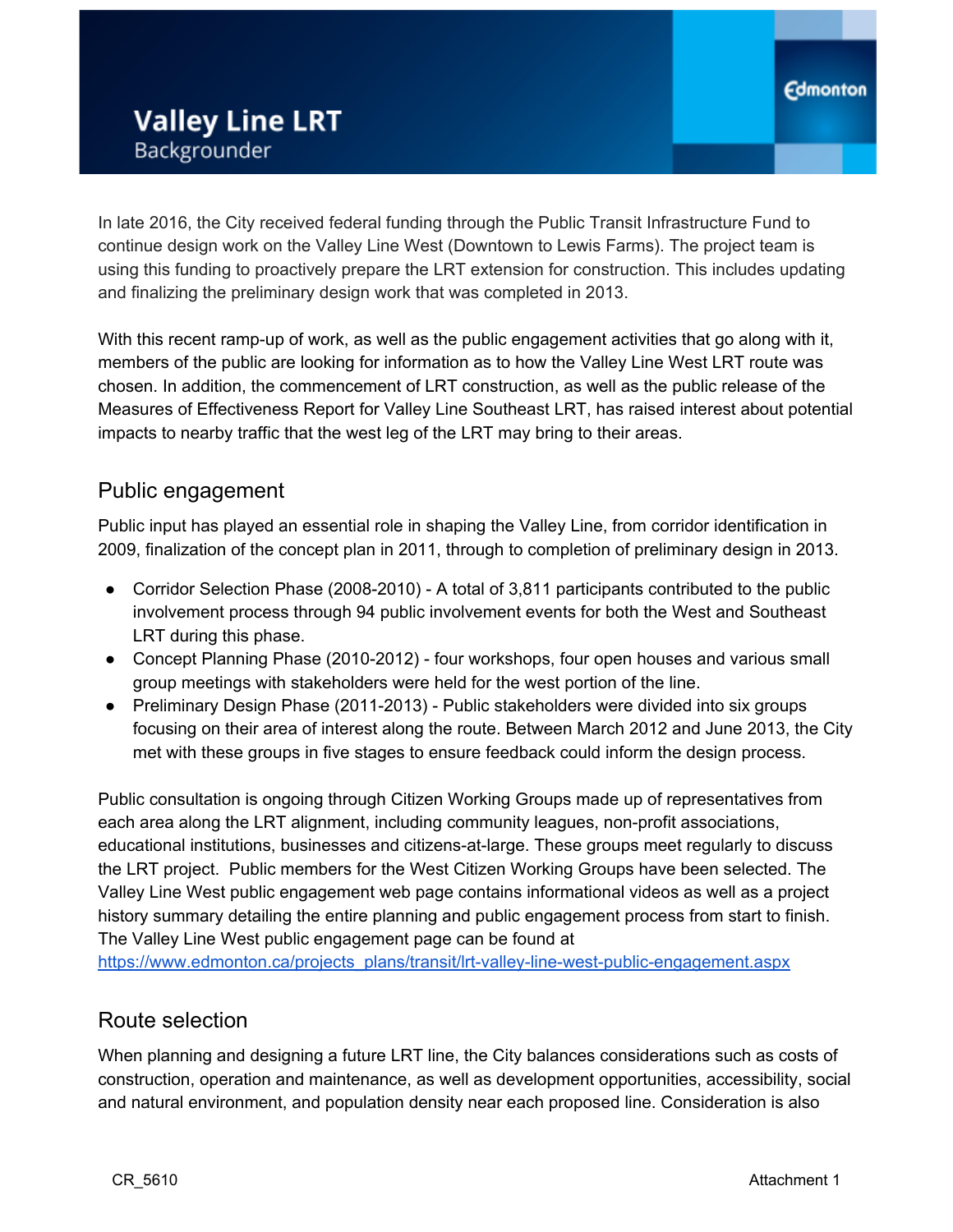given to emerging technologies and trends in other areas and how those could be incorporated into future construction and existing LRT infrastructure.

In 2008, City Council approved a set of route planning and evaluation criteria for LRT (see Attachment 1). One key consideration is that LRT run at-grade wherever possible. At-grade LRT is designed with urban integration in mind and promotes future urban growth opportunities such as transit-oriented development and connections to new or existing walking trails and bike paths.

Using this criteria, the City examined many different routes before recommending the final Valley Line alignment for City Council's approval. The results of the decision-making process for the Valley Line West route are reflected in the West LRT Corridor Selection Repor[t,](https://www.edmonton.ca/documents/PDF/West_LRT_Route_Selection_Report.pdf) [w](https://www.edmonton.ca/documents/PDF/West_LRT_Route_Selection_Report.pdf)h[ich](https://www.edmonton.ca/documents/PDF/West_LRT_Route_Selection_Report.pdf) [can](https://www.edmonton.ca/documents/PDF/West_LRT_Route_Selection_Report.pdf) [b](https://www.edmonton.ca/documents/PDF/West_LRT_Route_Selection_Report.pdf)e [found](https://www.edmonton.ca/documents/PDF/West_LRT_Route_Selection_Report.pdf) [at](https://www.edmonton.ca/documents/PDF/West_LRT_Route_Selection_Report.pdf) [https://www.edmonton.ca/documents/PDF/West\\_LRT\\_Route\\_Selection\\_Report.pdf](https://www.edmonton.ca/documents/PDF/West_LRT_Route_Selection_Report.pdf). This report comprehensively explains other routes that were considered and the rationale for why the 102 Avenue/Stony Plain Road route was selected. The removal of two lanes of traffic to accommodate LRT on Stony Plain Road is consistent with the evaluation criteria referenced above.

Each potential route (corridor option) was considered using a two-stage screening process. During the first stage, as per the LRT Route Planning and Evaluation Criteria, the corridors were screened using general categories: feasibility, community and environment. During the second stage, the corridors were screened using weighted categories: land use, movement of people and goods, feasibility and constructability, parks, river valley and ravine system, natural environment and social environment.

The results show that both 87 Avenue options (or "southern corridors," connecting to existing Capital Line via Health Sciences Station or via Fox Drive/Belgravia Road) scored considerably lower during second stage screening and were therefore dropped from consideration (pages 5-10).

The Executive Summary of the report states that the preferred 102 Avenue/Stony Plain Road corridor was selected as it:

- Best supports the City's strategic vision of promoting compact urban form.
- Best serves the majority of potential redevelopment areas.
- Is the most direct corridor to downtown.
- Results in strong potential ridership.
- Has less property impacts than the 107 Avenue option.
- Reinforces current major transit patterns to/from downtown.

The results on pages 5-6 of the report show that the 107 Avenue corridor was not chosen because it:

- Does not directly serve neighbourhoods, but is located on the boundary between the residential areas north of 107 Avenue and those south of 107 Avenue.
- Serves predominantly single-family residential areas along 107 Avenue.